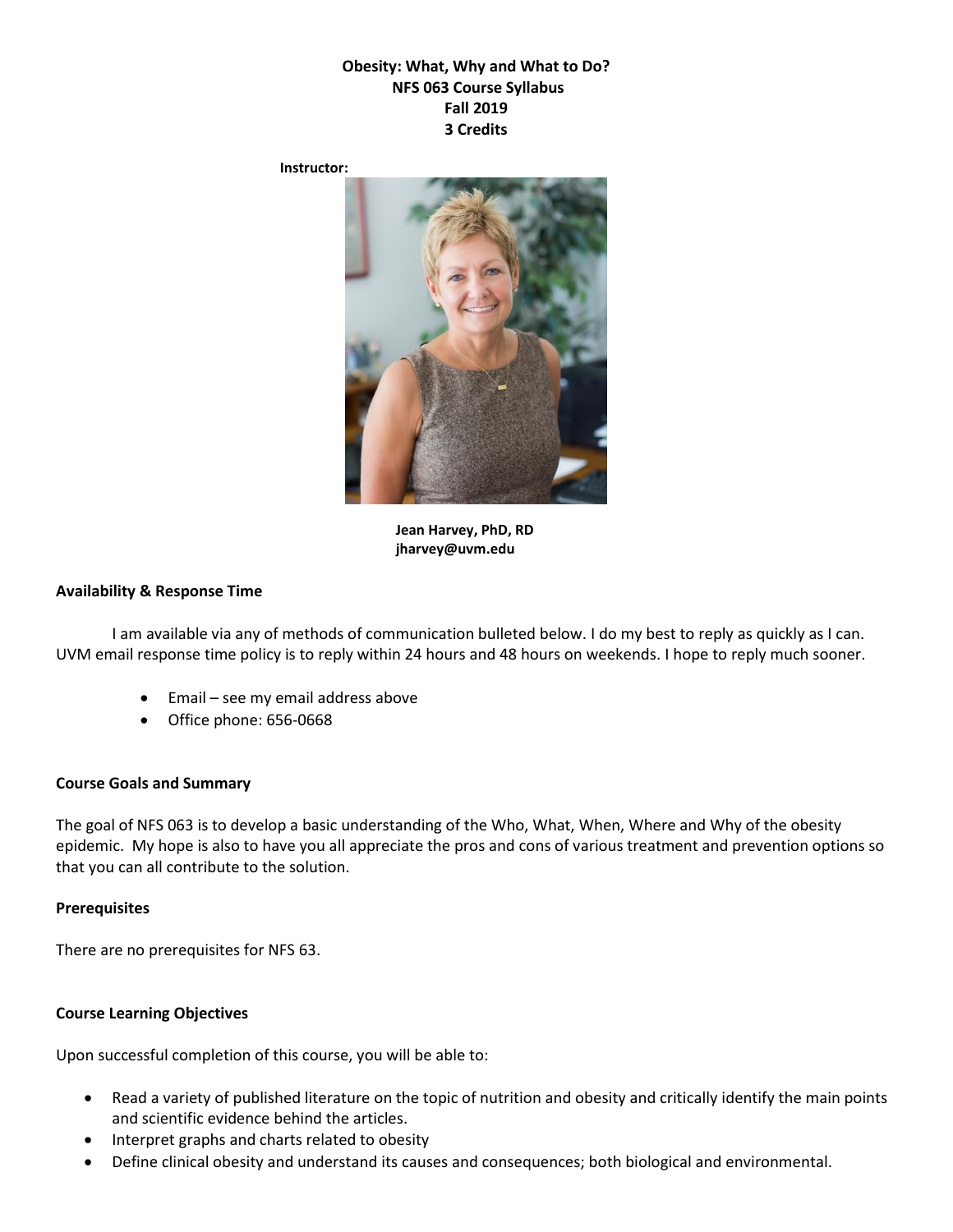- Identify appropriate obesity treatment and prevention options.
- Identify the veracity and significance of various current news items related to obesity.

### **Required Readings**

There is no textbook for this course but there are a number of required readings. These readings are posted on the course Blackboard website. The material from the readings will be incorporated into tests, quizzes and your discussion posts. I will never assign more than six readings per class, and they are not that long. This is college, I want you to feel educated about this topic, and readings help achieve that goal. Some readings are from scientific journal articles, and will be heavily annotated by me during the first section of the course, as you learn to get through this type of reading. If this is your first time reading a journal article, start with the abstract, it's a succinct summary of what the article says. Then read the introduction section of the article. For this class you will mostly be able to skim through the methods and results sections, as they are often written in technical language. If the article is especially interesting to you, you may want to read these sections more carefully. Finally, pay special attention to the discussion section of the article. The discussion section summarizes the major findings of a study, and most of the information you'll be held responsible for can be found in this section. Ask yourself what the main conclusion of the study was, who the conclusion applies to, and what effect the results of the study will have in the real world, i.e. how can the results be applied?

### **Online Lecture Release Day: Friday**

This means that our online weeks run from Friday through the following Thursday each week.

### **Grading**

For additional details regarding each of these assessments refer to the Assignment Details link on the course menu.

| <b>Learning Outcomes</b><br>Through assigned readings, audio lectures,                                                                                                                                                                                                                                                                                                                                                                                                                                                                                                                                                                                                             | <b>Assessment Tool</b><br>You will demonstrate your learning                                                                                                                                                                                                                        | <b>Assessment</b><br><b>Points</b> |
|------------------------------------------------------------------------------------------------------------------------------------------------------------------------------------------------------------------------------------------------------------------------------------------------------------------------------------------------------------------------------------------------------------------------------------------------------------------------------------------------------------------------------------------------------------------------------------------------------------------------------------------------------------------------------------|-------------------------------------------------------------------------------------------------------------------------------------------------------------------------------------------------------------------------------------------------------------------------------------|------------------------------------|
| online discussions, and assessment of your                                                                                                                                                                                                                                                                                                                                                                                                                                                                                                                                                                                                                                         | through the following means                                                                                                                                                                                                                                                         |                                    |
|                                                                                                                                                                                                                                                                                                                                                                                                                                                                                                                                                                                                                                                                                    |                                                                                                                                                                                                                                                                                     |                                    |
| personal nutrition needs you will be able to:                                                                                                                                                                                                                                                                                                                                                                                                                                                                                                                                                                                                                                      |                                                                                                                                                                                                                                                                                     |                                    |
| 1. Students will be able to read a variety of<br>published literature on the topic of nutrition<br>and critically identify the main points and<br>scientific evidence behind the articles.<br>2. Students will interpret graphs and charts<br>related to obesity.<br>3. Students will define clinical obesity and<br>understand the complexity of its causes and<br>consequences; both biological, cultural, social<br>and environmental.<br>4. Students will identify appropriate obesity<br>treatment and prevention options that are<br>culturally relevant and broadly acceptable.<br>5. Students will appreciate the individual<br>nature of obesity causes, consequences and | Participation and<br>$\bullet$<br>contribution to discussion x<br>13 (35 points each) + your<br>Introduction post (25 points)<br>Knowledge Checks x 5 (25)<br>$\bullet$<br>points each)<br>Reading Reflections x 5 (25)<br>$\bullet$<br>points each)<br>Exams x 3 (100 points each) | 480<br>125<br>125<br>300           |
| cures                                                                                                                                                                                                                                                                                                                                                                                                                                                                                                                                                                                                                                                                              |                                                                                                                                                                                                                                                                                     |                                    |
| 6. Identify the significance of various current                                                                                                                                                                                                                                                                                                                                                                                                                                                                                                                                                                                                                                    |                                                                                                                                                                                                                                                                                     |                                    |
| news items related to obesity                                                                                                                                                                                                                                                                                                                                                                                                                                                                                                                                                                                                                                                      |                                                                                                                                                                                                                                                                                     |                                    |
|                                                                                                                                                                                                                                                                                                                                                                                                                                                                                                                                                                                                                                                                                    | <b>Total Points</b>                                                                                                                                                                                                                                                                 | 1030                               |
|                                                                                                                                                                                                                                                                                                                                                                                                                                                                                                                                                                                                                                                                                    |                                                                                                                                                                                                                                                                                     |                                    |

Below is a brief overview of each assessment component for the class. There are a variety of types of assessments that are woven throughout this course. Below is some general information about each of the assessment types.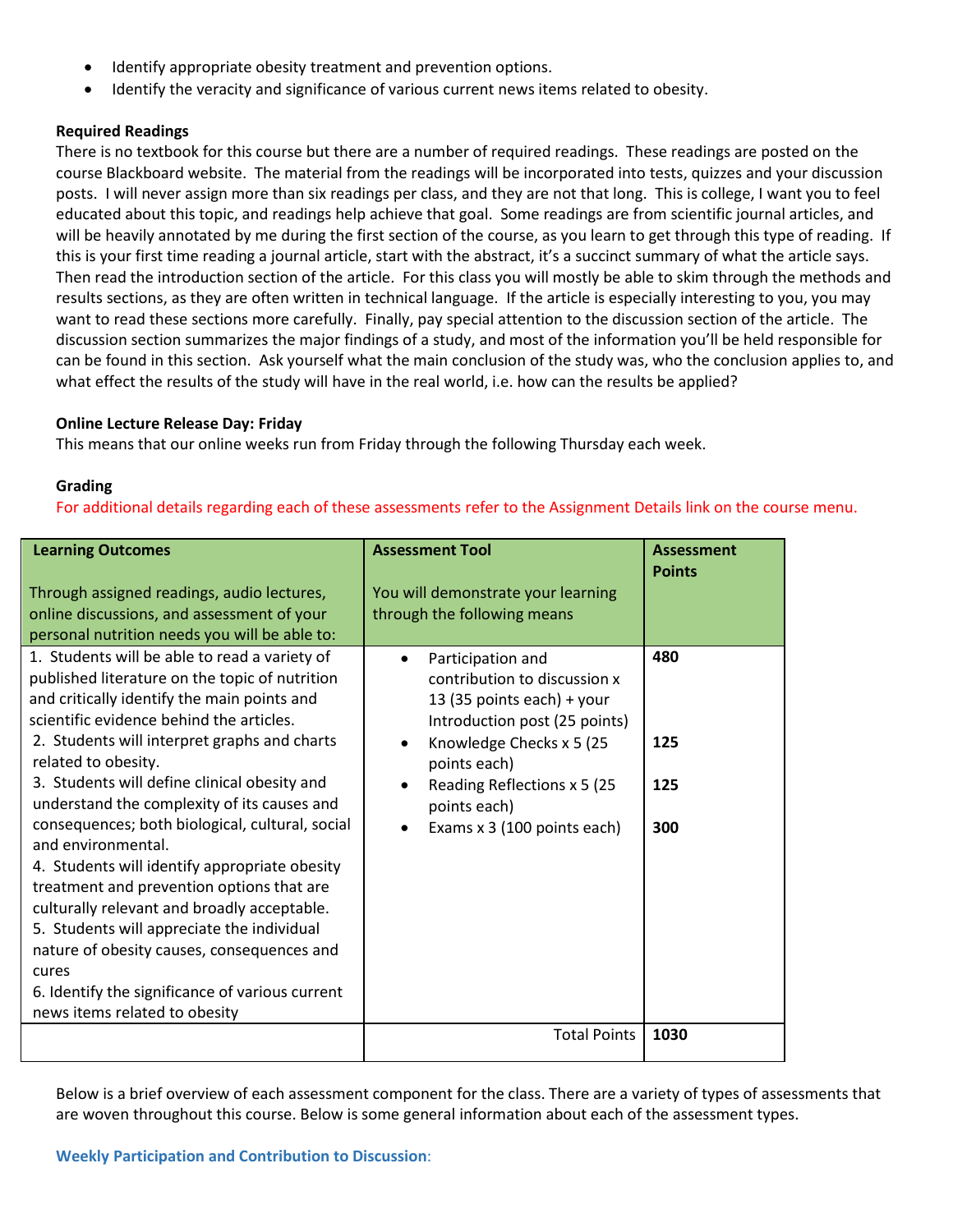There are fourteen discussions that take place over the semester. It is expected that you participate and contribute to at least **THIRTEEN of the FOURTEEN**. Please think about the difference between participation and contribution. According to Gioia (1987), **participation** connotes involvement, sharing and simply taking part. . ." **Contribution**, on the other hand, implies much more, including ". . . intellectual involvement and sharing of knowledge and knowledge construction." (p. 16).

Contributing to the discussion may be in many forms, some of which may include -

- 1. provide recapitulations and summaries;
- 2. make observations that integrate concepts and discussions;
- 3. cite relevant personal examples;
- 4. ask key questions that lead to revealing discussions;
- 5. engage in devil's advocacy; and
- 6. disagree with the instructor in ways that promote further exploration of the issue. (p. 17)

Gioia, D. A. (1987). Contribution! Not participation in the OB classroom. Journal of Management Education, 11, 15-19.

All discussions, regardless of their theme, will be completed in **Yellowdig**. Details on how this system works can be found in your Assignment Details document.

### **Knowledge Checks:**

There are 5, brief 5 question Knowledge Check Quiz's to show that you can apply the information you are learning. Each KC is worth 25 points. The Knowledge Check Quiz will become available on **Thursdays at 7am** and will be due on **Friday by 12 am**. You will have 20 minutes to complete each one.

### **Obesity in the News:**

Obesity is in the news DAILY! The purpose of the *Obesity in the News* assignment is to have you apply some of the information you will learn regarding how to identify fact from fiction when obesity is in the news. Please see the assignment details link on the course menu for more details and guidelines related to this assignment.

### **Exams:**

There are three exams in this class. You will have 75 minutes to take each exam. The last exam is *non-cumulative*. All the exams are worth 100 points and will have a mixture of True/False and multiple choice items. The exams are not collaborative. You must work on your own when taking the exams for this class. If you wish to dispute or question your grade, you must do this within one week from the exam due date. You may do this by writing up a short explanation of why you believe your answer was correct and email it to me.

The final grade cut-offs are as follows:

| A+   | > 98.0    |
|------|-----------|
| A    | 93.0-97.9 |
| А-   | 92.9-90.0 |
| B+   | 89.9-88.0 |
| R    | 87.9-83.0 |
| B-   | 82.9-80.0 |
| $C+$ | 79.9-78.0 |
| C    | 77.9-73.0 |
| C-   | 72.9-70.0 |
| D+   | 69.9-68.0 |
| D    | 67.9-63.0 |

D- 62.9-60.0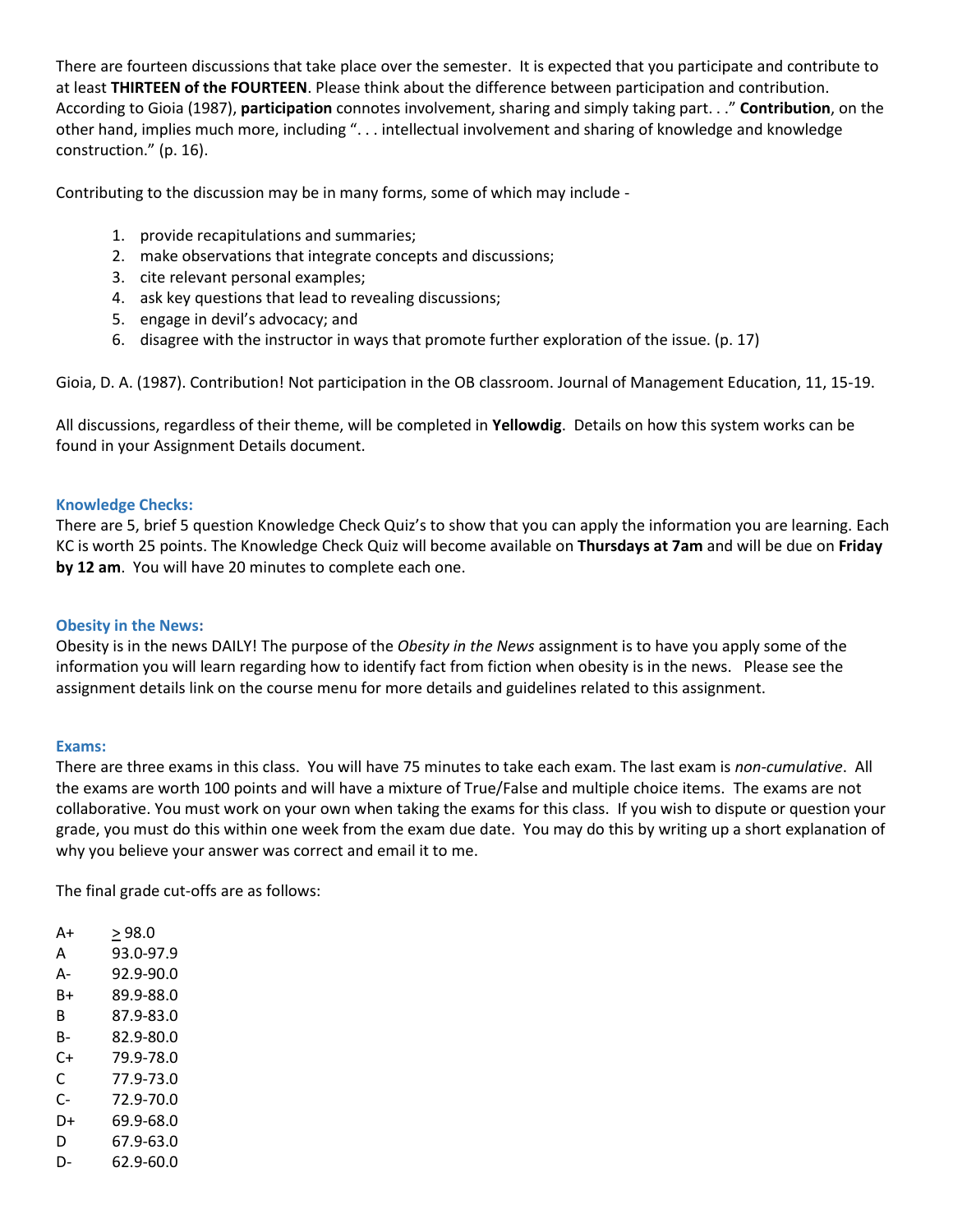### **Other Important Information!!**

Please pay particular attention to your schedule and when assignments are due. If you start an assignment at 8:55 pm and your internet connection (or Blackboard) hiccups, you will miss the deadline. If you are traveling and Aunt Sally's wireless connection is not stellar, you may miss your deadlines if you wait until the last minute to post. ANTICIPATE PROBLEMS. *Note there is a 10 point per day penalty for late assignments regardless of why they were late.* If you have technical trouble posting your assignments, send me a screen shot of the error and contact the UVM Tech Team (see below) for assistance.

You should also be checking your grades often. At least weekly. If you don't check anything until week 5 and notice you have no grades for assignments for weeks 2 and 3, you will have missed your chance to do the assignments for weeks 2 and 3. If your grade is in dispute, you MUST tell me the week it was due. Not three weeks later.

Finally, you have the chance to earn 1005 points in this course. That's a lot of points. There is no opportunity for extra credit**.** If you do your assignments on time, you should do fine in this class. If you are concerned about your grade, let me know DURING the course while something can still be done about it.

### **Tips for Success in NFS 63**

Students find it helpful to do the readings *before* listening to the audio lectures. It is also useful to print out the slides that I have provided in PDF handout format so you can take notes as you listen to the audio lectures. Be sure to note any information that was confusing or areas where you need more explanation. You can then ask by email or attend the exam review sessions. It's helpful to leave space in your notes for this purpose.

#### **Technical Support for your UVM Online Course**

If you run into any technical problems, at any time, please contact the UVM Tech Team staff. I've provided a link below that provides numerous ways to get technical support. [http://www.uvm.edu/techteam/contact/.](http://www.uvm.edu/techteam/contact/)

### **Online Course Netiquette**

Even though this is an online course and we will not see or meet each other in person, on the other end of our computer screens are real-people with real hearts and feelings. It is expected that we will all be considerate and respectful. The golden rule of netiquette is essentially to treat people as you would want to be treated. If something upsets you or if there is any conflict, please let me know via personal email in the course.

#### **Other Important Information**

#### **Student Learning Accommodations**

In keeping with University policy, any student with a documented disability interested in accommodations should contact ACCESS, the office of Disability Services on campus. ACCESS works with students to create reasonable and appropriate accommodations via an accommodation letter to their professors as early as possible each semester.

Contact ACCESS: A170 Living/Learning Center; 802-656-7753; [access@uvm.edu;](mailto:access@uvm.edu) [www.uvm.edu/access](http://www.uvm.edu/access)

UVM's policy on disability certification and student support: [www.uvm.edu/~uvmppg/ppg/student/disability.pdf](http://www.uvm.edu/~uvmppg/ppg/student/disability.pdf)

#### **Religious Holidays**